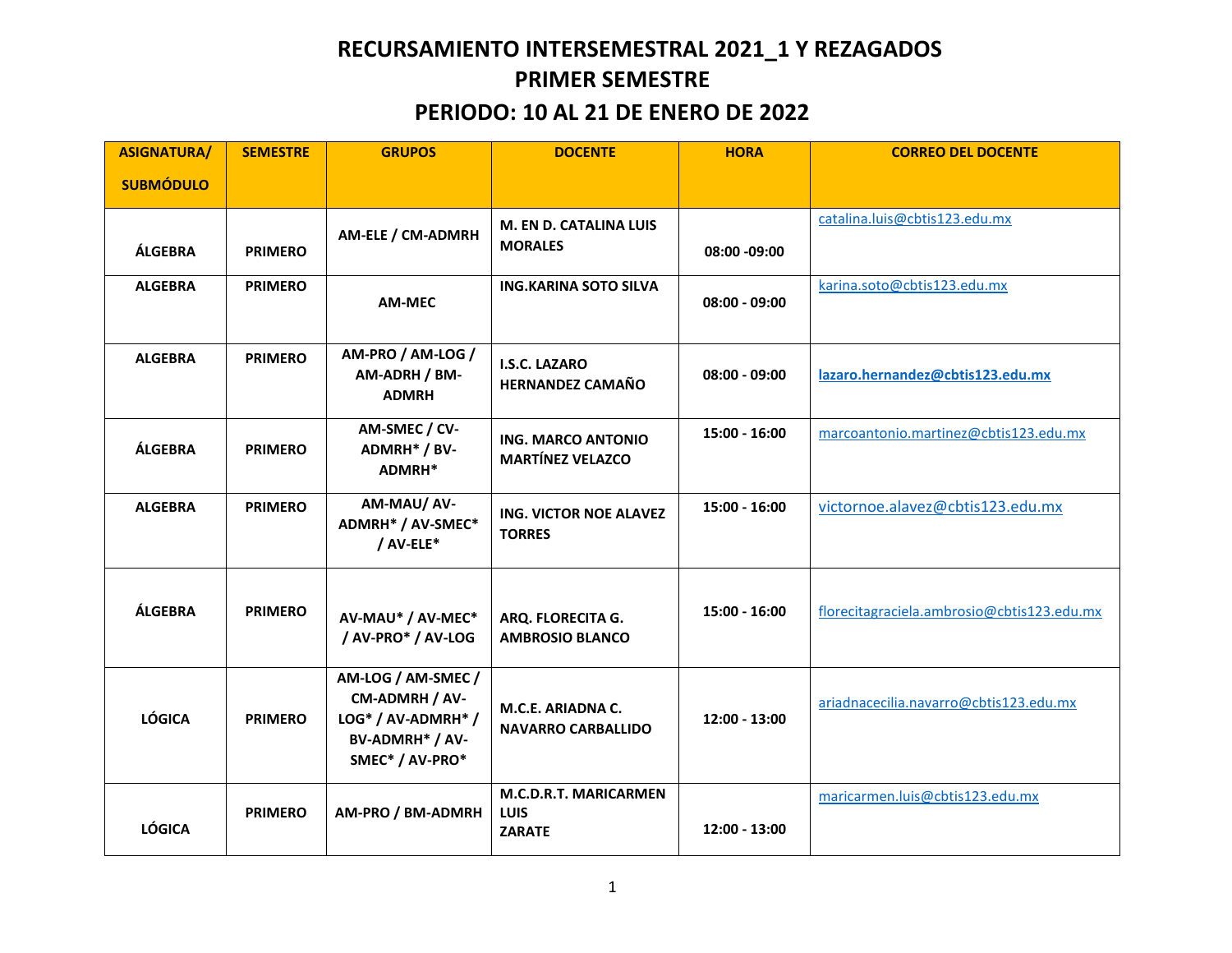| <b>LÓGICA</b>    | <b>PRIMERO</b> | AM-ADRH / AM-ELE /<br>AM-MAU / AM-MEC /<br>CV-ADMRH* / AV-ELE*<br>/ AV-MAU* / AV-<br>MEC*              | <b>M.C.E. ISIDRO LUIS</b><br><b>JUÁREZ</b>         | $12:00 - 13:00$ | isidro.luis@cbtis123.edu.mx           |
|------------------|----------------|--------------------------------------------------------------------------------------------------------|----------------------------------------------------|-----------------|---------------------------------------|
| <b>LEOE</b>      | <b>PRIMERO</b> | AM-MAU / AM-MEC /<br>AM-ADRH / BM-<br>ADMRH / AM-LOG /<br>AM-SMEC / AM-PRO /<br><b>AV-MAU</b>          | M.M. ANAVELIA<br><b>MIRANDA LÓPEZ</b>              | $09:00 - 10:00$ | anavelia.miranda@cbtis123.edu.mx      |
| <b>LEOE</b>      | <b>PRIMERO</b> | CM-ADMRH / AM-ELE                                                                                      | <b>L.R.C. FABIOLA ZUBIETA</b><br><b>MONTEJO</b>    | $09:00 - 10:00$ | fabiola.zubieta@cbtis123.edu.mx       |
| <b>LEOE</b>      | <b>PRIMERO</b> | AV-LOG* / AV-MEC* /<br>AV-SMEC* / CV-<br>ADMRH*                                                        | <b>L.C. HUGO CESAR</b><br><b>COCOLETZI JARQUÍN</b> | $16:00 - 17:00$ | hugocesar.cocoletzi@cbtis123.edu.mx   |
| <b>LEOE</b>      | <b>PRIMERO</b> | AV-PRO* / AV-<br>ADMRH* / BV-<br>ADMRH* / AV-ELE*                                                      | M.T.E. BEATRIZ<br><b>HERNANDEZ IRIARTE</b>         | $16:00 - 17:00$ | beatriz.hernandez@cbtis123.edu.mx     |
| <b>QUÍMICA I</b> | <b>PRIMERO</b> | AV-ADMRH* / BV-<br>ADMRH* / AV-SMEC*<br>/ AM-LOG / AM-PRO /<br>AM-ADRH / BM-<br><b>ADMRH / AM-SMEC</b> | <b>L.Q.B. MIGUEL BAUTISTA</b><br><b>SANTIAGO</b>   | 13:00 - 14:00   | miguel.bautista@cbtis123.edu.mx       |
| <b>QUÍMICA I</b> | <b>PRIMERO</b> | AM-ELE / AM-MAU /<br>AM-MEC / CM-<br>ADMRH / AV-MAU* /<br>AV-ELE* / AV-MEC*                            | ING. GEBER GARCIA<br><b>LOPEZ</b>                  | 13:00 - 14:00   | gebergarcia@cbtis123.edu.mx           |
| <b>QUÍMICA I</b> | <b>PRIMERO</b> | <b>CV-ADMRH*</b>                                                                                       | L.Q.A. ALBERTO FRANCO<br><b>ZARATE</b>             | 13:00 - 14:00   | alberto.franco@cbtis123.edu.mx        |
| <b>QUÍMICA I</b> | <b>PRIMERO</b> | AV-PRO* / AV-LOG*                                                                                      | L.Q.B. METZTLI EDDA<br><b>BAUTISTA PÉREZ</b>       | 13:00 - 14:00   | metztliedda.bautista@cbtis123.edu.mx  |
| <b>INGLÉSI</b>   | <b>PRIMERO</b> | AM-ELE / AM-MAU /<br>AM-MEC / AM-LOG /                                                                 | L.L.E. JAZHIBE ITZEL<br><b>CEBALLOS RIVERA</b>     | $10:00 - 11:00$ | jazhibeitzel.ceballos@cbtis123.edu.mx |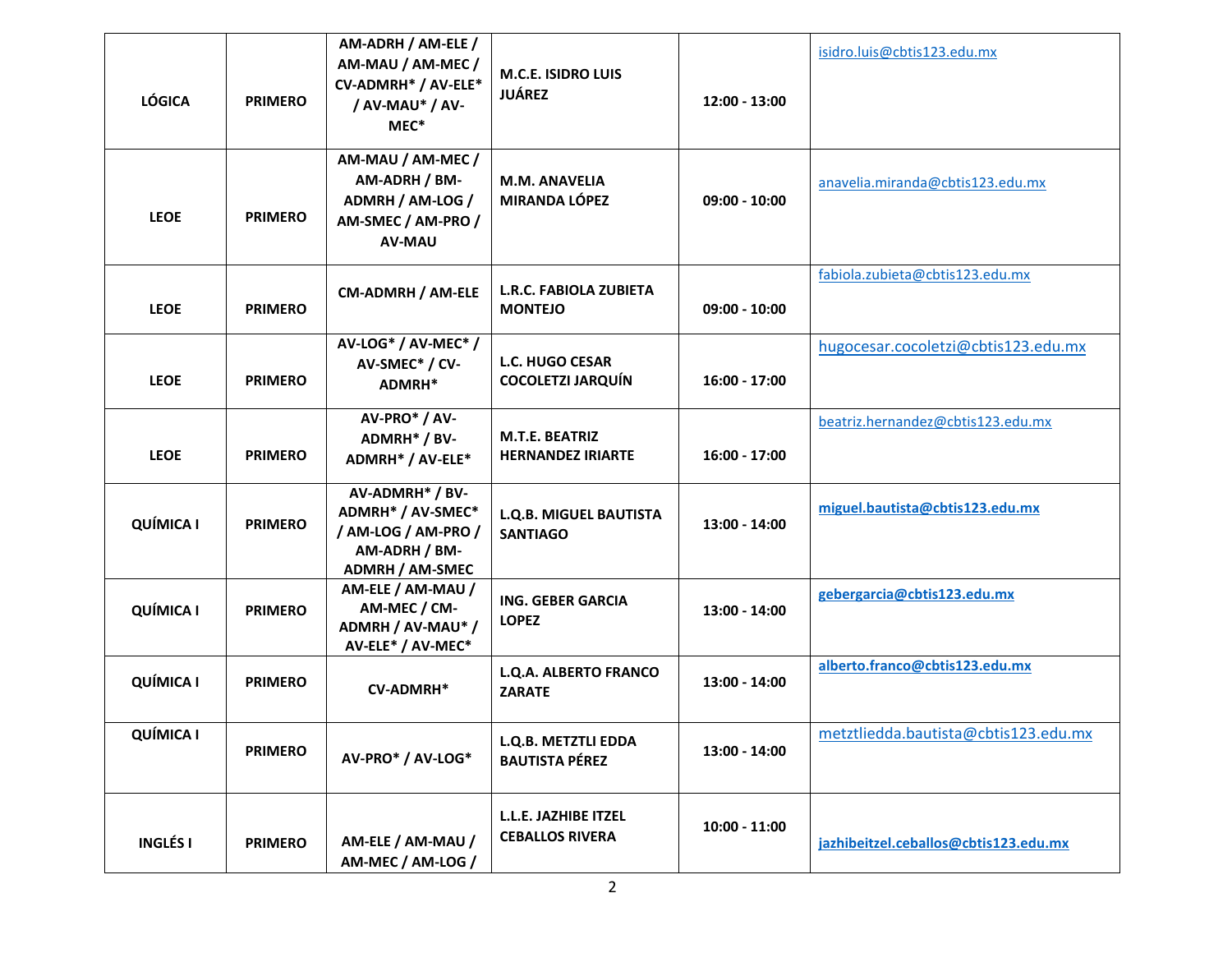|            |                | AM-PRO / AM-ADRH /<br>BM-ADMRH / CM-<br>ADMRH / AM-SMEC /<br><b>AV-PRO</b>                           |                                                |                 |                                   |
|------------|----------------|------------------------------------------------------------------------------------------------------|------------------------------------------------|-----------------|-----------------------------------|
| INGLÉS I   | <b>PRIMERO</b> | AV-ADMRH* / AV-<br>LOG* / AV-MEC* / AV-<br>ELE* / AV-MAU* / BV-<br>ADMRH* / CV-<br>ADMRH* / AV-SMEC* | L.L.E. FILOTEO<br><b>HERNÁNDEZ RUIZ</b>        | 14:00 - 15:00   | filoteo.hernandez@cbtis123.edu.mx |
| <b>TIC</b> | <b>PRIMERO</b> | AM-MEC / AM-ADRH /<br>AM-MAU / AM-ELE /<br>AM-LOG / AV-MEC*                                          | <b>M.I.E MAYLETH SÁNCHEZ</b><br><b>PÉREZ</b>   | $11:00 - 12:00$ | mayleth.sanchez@cbtis123.edu.mx   |
| <b>TIC</b> | <b>PRIMERO</b> | CM-ADMRH / AV-<br>ADMRH* / AV-ELE* /<br><b>BM-ADMRH</b>                                              | <b>L.I. RAYMUNDO AQUINO</b><br><b>MARTÍNEZ</b> | $11:00 - 12:00$ | raymundo.aquino@cbtis123.edu.mx   |
| <b>TIC</b> | <b>PRIMERO</b> | AM-SMEC / AV-MAU*<br>/ AM-PRO / AV-LOG*                                                              | L.I. JOSÉ LUIS MOTA<br><b>OJEDA</b>            | $11:00 - 12:00$ | joseluis.mota@cbtis123.edu.mx     |
| <b>TIC</b> | <b>PRIMERO</b> | AV-PRO*                                                                                              | I.S.C. LÁZARO<br><b>HERNÁNDEZ CAMAÑO</b>       | 17:00 - 18:00   | lazaro.hernandez@cbtis123.edu.mx  |
| <b>TIC</b> | <b>PRIMERO</b> | AV-SMEC* / BV-<br>ADMRH* / CV-<br>ADMRH*                                                             | <b>M.EN D. CATALINA LUIS</b><br><b>MORALES</b> | 17:00 - 18:00   | catalina.luis@cbtis123.edu.mx     |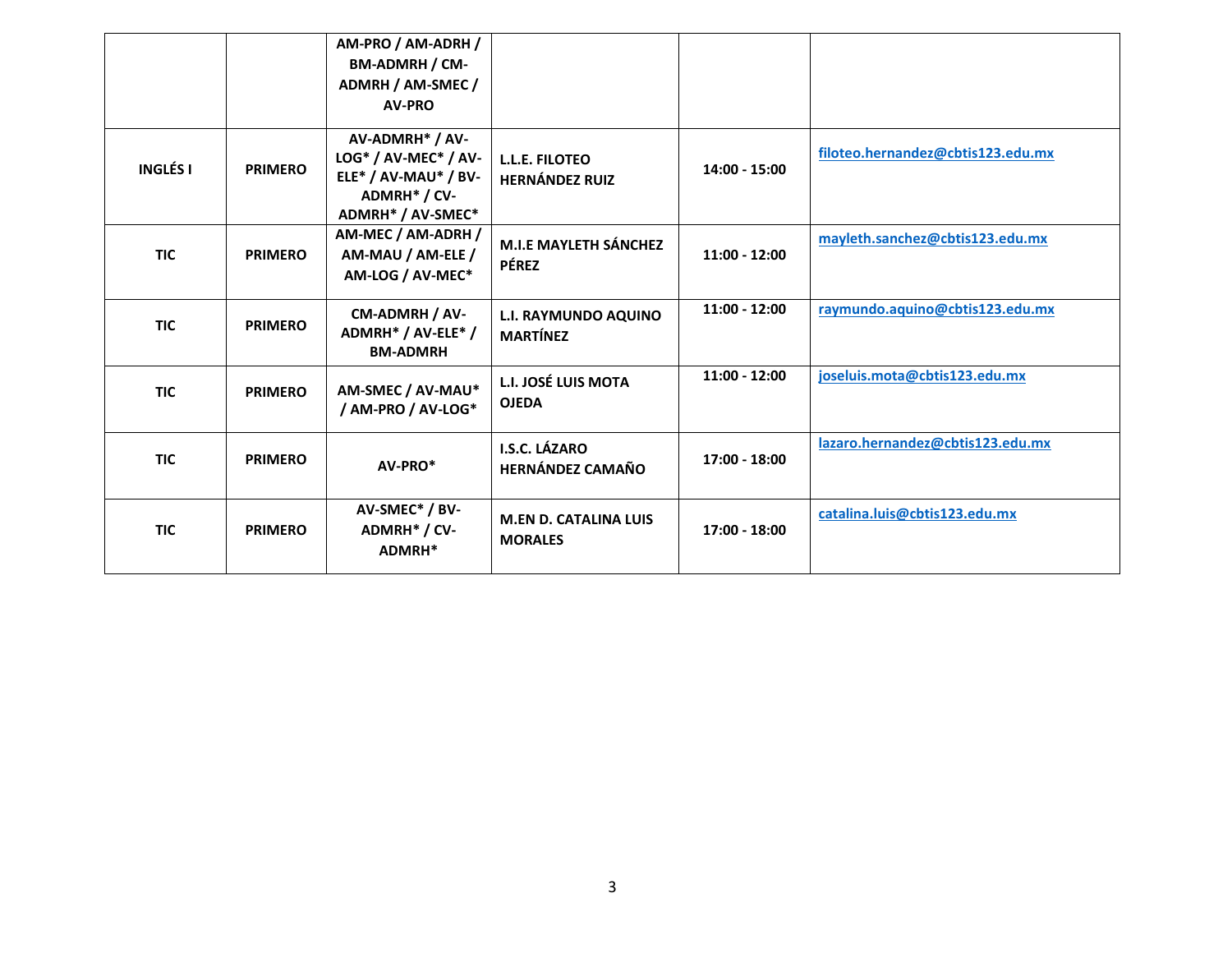# **RECURSAMIENTO INTERSEMESTRAL 2021\_1 Y REZAGADOS TERCER SEMESTRE**

### **PERIODO: 10 AL 21 DE ENERO DE 2022**

| <b>ASIGNATURA/</b>                   | <b>SEMESTRE</b> | <b>GRUPOS</b>                                                                                             | <b>DOCENTE</b>                                       | <b>HORA</b>     | <b>CORREO DEL DOCENTE</b>                 |
|--------------------------------------|-----------------|-----------------------------------------------------------------------------------------------------------|------------------------------------------------------|-----------------|-------------------------------------------|
| <b>SUBMÓDULO</b>                     |                 |                                                                                                           |                                                      |                 |                                           |
| <b>GEOMETRÍA</b><br><b>ANALÍTICA</b> | <b>TERCERO</b>  | AM-ELE / CM-ADMRH /<br>AM-MAU / AM-MEC /<br>AM-LOG / AM-PRO / AM-<br>ADRH / BM-ADMRH / AM-<br><b>SMEC</b> | ING. MAGDIEL NORIEGA<br><b>FRANCO</b>                | $08:00 - 09:00$ | magdiel.noriega@cbtis123.edu.mx           |
| <b>GEOMETRÍA</b><br><b>ANALÍTICA</b> | <b>TERCERO</b>  | 3 AV-SMEC/3 AV-MEC/3<br><b>AV-ELE</b><br>3 CV-ADMRH/3 BV-<br><b>ADMRH</b><br>3 AV-ADMRH.                  | ING. EDUARDO SALAZAR<br><b>BARRÓN</b>                | $14:00 - 15:00$ | eduardo.salazar@cbtis123.edu.mx           |
| <b>GEOMETRÍA</b><br><b>ANALÍTICA</b> | <b>TERCERO</b>  | AV-PRO* / AV-MAU/                                                                                         | <b>ING. MARCO ANTONIO</b><br><b>MARTINEZ VELAZCO</b> | 14:00 - 15:00   | marcoantonio.martinez@cbtis123.e<br>du.mx |
| <b>ÉTICA</b>                         | <b>TERCERO</b>  | AM-SMEC / BM-ADMRH /<br>AM-ELE / AM-MAU / AM-<br>MEC / AM-PRO / AV-LOG*                                   | M.C.E. KARINA PAZ CARREÑO                            | $09:00 - 10:00$ | karina.paz@cbtis123.edu.mx                |
| <b>ÉTICA</b>                         | <b>TERCERO</b>  | CM-ADMRH / AM-LOG /<br>AM-ADRH / AV-ADMRH*<br>/ AV-MAU* / CV-ADMRH*                                       | TÉC. DINA R. GARCÍA<br><b>HERNÁNDEZ</b>              | $09:00 - 10:00$ | dinarachel.garcia@cbtis123.edu.mx         |
| <b>ÉTICA</b>                         | <b>TERCERO</b>  | AV-SMEC* / AV-ELE* /<br>AV-MEC <sup>*</sup> /                                                             | LIC. JUAN MANUEL LOPEZ<br><b>RAMIREZ</b>             | 17:00 - 18:00   | juanmanuel.lopez@cbtis123.edu.mx          |
| <b>ÉTICA</b>                         | <b>TERCERO</b>  | 3 AV-PRO                                                                                                  | M.T.E. BEATRIZ HERNANDEZ<br><b>IRIARTE</b>           | $17:00 - 18:00$ | beatriz.hernandez@cbtis123.edu.mx         |
| <b>ÉTICA</b>                         | <b>TERCERO</b>  | <b>3 BV-ADMRH</b>                                                                                         | <b>D.C.E. LETICIA TAMAYO</b><br><b>RODRIGUEZ</b>     | 17:00 - 18:00   | leticia.tamayo@cbtis123.edu.mx            |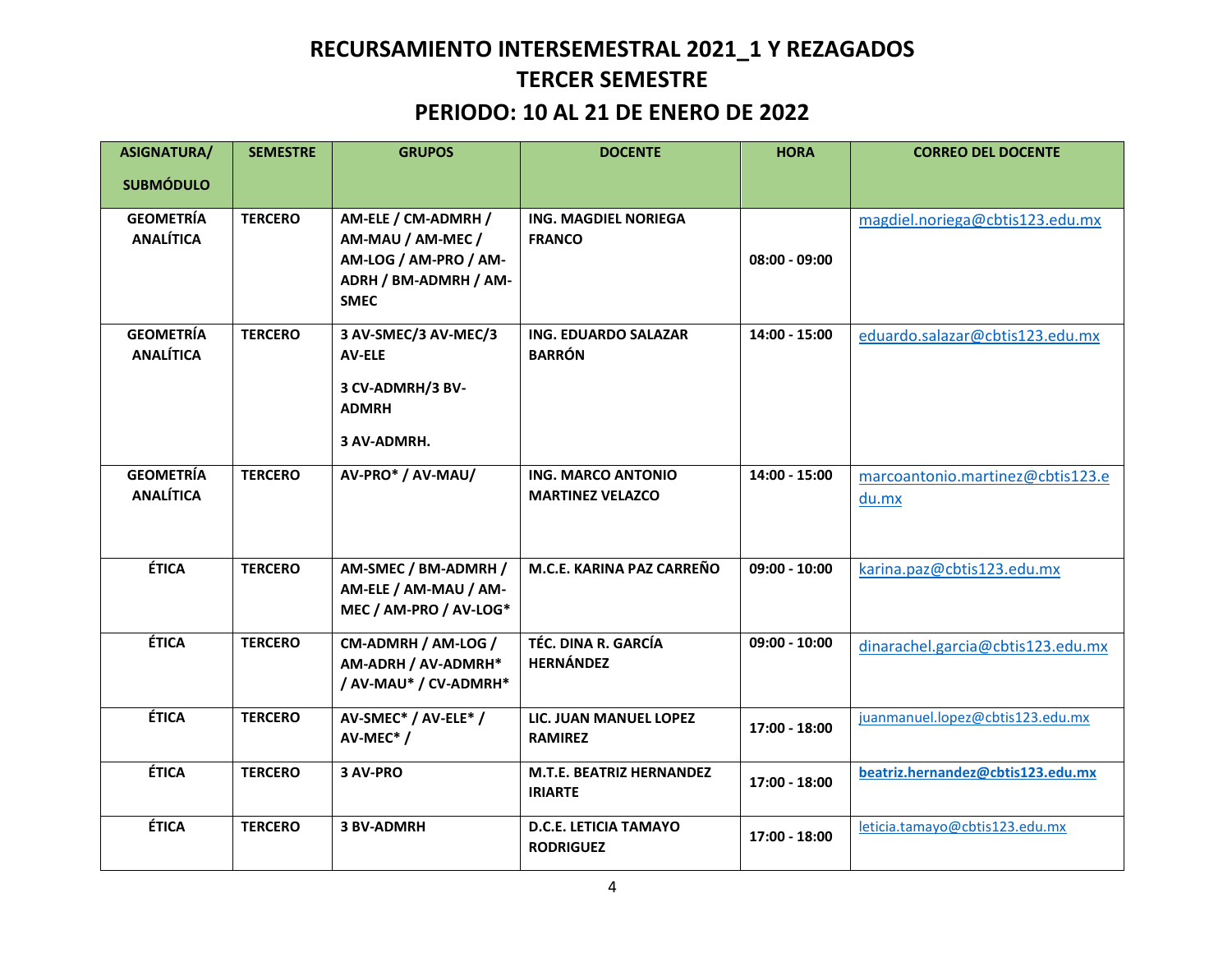| <b>INGLÉS III</b>                                                                                                   | <b>TERCERO</b> | AM-ADRH / BM-ADMRH /<br>CM-ADMRH / AM-MEC /<br>AV-MAU*                                          | L.L.E. JOSÉ ESCOBAR SACHIÑAS                              | $10:00 - 11:00$ | jose.escobar@cbtis123.edu.mx                    |
|---------------------------------------------------------------------------------------------------------------------|----------------|-------------------------------------------------------------------------------------------------|-----------------------------------------------------------|-----------------|-------------------------------------------------|
| <b>INGLÉS III</b>                                                                                                   | <b>TERCERO</b> | AM-LOG / AM-PRO / AM-<br>SMEC / AM-ELE / AM-<br><b>MAU</b>                                      | L.L.E. ANDREA M. HERNÁNDEZ<br><b>OLMEDO</b>               | $10:00 - 11:00$ | andreamonserrat.hernandez@cbtis123<br>.edu.mx   |
| <b>INGLÉS III</b>                                                                                                   | <b>TERCERO</b> | AV-LOG* / BV-ADMRH* /<br>AV-ELE* / AV-MEC* / AV-<br>PRO* / AV-ADMRH* / CV-<br>ADMRH* / AV-SMEC* | L.L.E. IGNACIO J. GUERRERO<br><b>CAMACHO</b>              | 16:00 - 17:00   | ignaciojuan.guerrero@cbtis123.edu.<br><b>mx</b> |
| <b>BIOLOGÍA</b>                                                                                                     | <b>TERCERO</b> | AM-ADRH / BM-ADMRH /<br>AM-SMEC / AM-PRO /<br>CM-ADMRH /                                        | <b>C.D. SHUNASHI PIÑÓN</b><br><b>MÉNDEZ</b>               | 12:00 - 13:00   | shunashi.pinon@cbtis123.edu.mx                  |
| <b>BIOLOGÍA</b>                                                                                                     | <b>TERCERO</b> | AM-ELE / AM-MAU / AM-<br><b>LOG</b>                                                             | <b>L.Q.A ALBERTO FRANCO</b><br><b>ZARATE</b>              | 12:00 - 13:00   | alberto.franco@cbtis123.edu.mx                  |
| <b>BIOLOGÍA</b>                                                                                                     | <b>TERCERO</b> | AV-PRO* / AV-ADMRH* /<br>BV-ADMRH* / AV-LOG* /<br><b>CV-ADMRH*</b>                              | <b>MED. INTI JIMÉNEZ SANTIAGO</b>                         | 12:00 - 13:00   | Inti.jimenez@cbtis123.edu.mx                    |
| <b>BIOLOGÍA</b>                                                                                                     | <b>TERCERO</b> | AV-MAU* / AV-ELE* / AV-<br>SMEC* / AV-MEC* / AM-<br><b>MEC</b>                                  | M.C. FÁTIMA CATILLEJOS<br><b>MOGUEL</b>                   | 12:00 - 13:00   | fatima.castillejos@cbtis123.edu.mx              |
| <b>CONTRIBUYE A</b><br>LA INTEGRACIÓN<br>Y DESARROLLO<br><b>DEL PERSONAL</b><br><b>EN LA</b><br><b>ORGANIZACIÓN</b> | <b>TERCERO</b> | AM-ADMRH/ BM-ADMRH<br>/ CV-ADMRH                                                                | <b>M.A. SAGRARIO PATRICIA</b><br><b>MARISCAL MARTINEZ</b> | 13:00 - 15:00   | sagrariopatricia.mariscal@cbtis123.<br>edu.mx   |
| <b>CONTRIBUYE A</b><br>LA INTEGRACIÓN                                                                               | <b>TERCERO</b> | <b>3BV-ADMRH</b>                                                                                | <b>M.E.D. GUSTAVO AZAREEL</b><br><b>DIAZ JIMENEZ</b>      | $17:00 - 19:00$ | gustavoazareel.diaz@cbtis123.edu.mx             |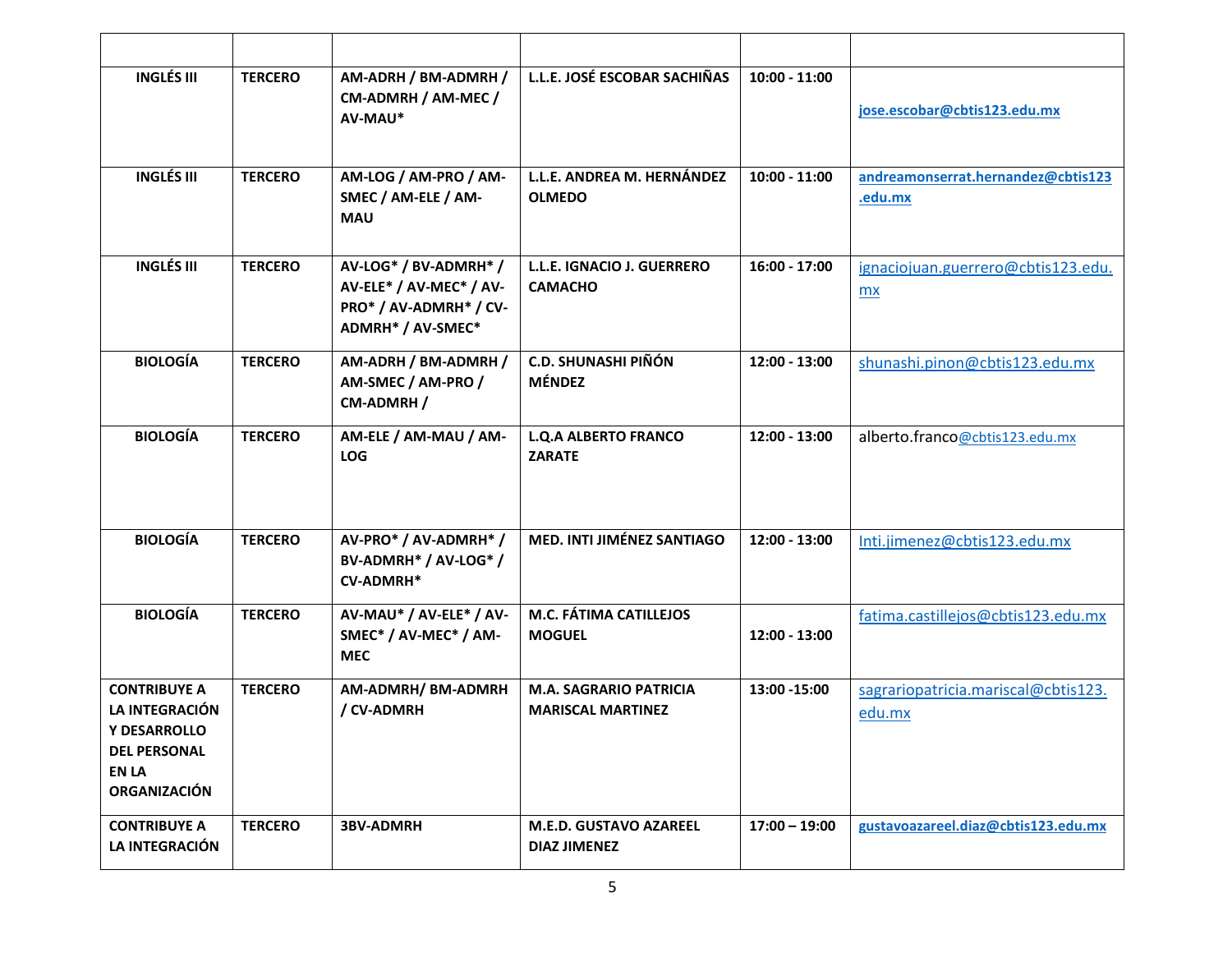| Y DESARROLLO<br><b>DEL PERSONAL</b><br><b>EN LA</b><br><b>ORGANIZACIÓN</b>                                                       |                |                  |                                                      |                 |                                                |
|----------------------------------------------------------------------------------------------------------------------------------|----------------|------------------|------------------------------------------------------|-----------------|------------------------------------------------|
| <b>REALIZA EL</b><br><b>PROCESO DE</b><br><b>ADMISIÓN Y</b><br><b>EMPLEO</b>                                                     | <b>TERCERO</b> | <b>CM-ADMRH</b>  | L.A.E.T. ALEJANDRO DE JESUS<br><b>SANCHEZ GUZMAN</b> | 11:00 -13:00    | alejandrodejesus.sanchez@cbtis123.<br>edu.mx   |
| <b>REALIZA EL</b><br><b>PROCESO DE</b><br><b>ADMISIÓN Y</b><br><b>EMPLEO</b>                                                     | <b>TERCERO</b> | <b>3AV-ADMRH</b> | <b>M.A. AUREA JUDITH VICENTE</b><br><b>PINACHO</b>   | 15:00 -17:00    | aureajudith.vicente@cbtis123.edu.<br><b>mx</b> |
| <b>ELABORA PIEZAS</b><br><b>MECÁNICAS EN</b><br><b>TORNOY</b><br><b>FRESADORA</b>                                                | <b>TERCERO</b> | AM-ELE           | M.C.P.E.D.R. MISAEL JARDI<br><b>GARCIA JARQUIN</b>   | $11:00 - 13:00$ | misaeljardi.garcia@cbtis123.edu.mx             |
| <b>ELABORA PIEZAS</b><br><b>MECÁNICAS EN</b><br><b>TORNOY</b><br><b>FRESADORA</b>                                                | <b>TERCERO</b> | <b>3AV-ELE</b>   | ING. OMAR PEREZ PEREZ                                | $17:00 - 19:00$ | omar.perez@cbtis123.edu.mx                     |
| <b>INSTALA</b><br><b>CIRCUITOS</b><br><b>NEUMÁTICOS E</b><br><b>HIDRÁULICOS EN</b><br><b>DISPOSITIVOS</b><br><b>MECATRÓNICOS</b> | <b>TERCERO</b> | AM_MEC           | ING. ANTONINO FIGUEROA                               | $11:00 - 13:00$ | antonino.figueroa@cbtis123.edu.mx              |
| <b>DIBUJA PLANOS</b><br><b>MECÁNICOS DE</b><br><b>SISTEMAS</b><br><b>MECATRÓNICOS</b>                                            | <b>TERCERO</b> | AM_MEC           | ING. ANTONINO FIGUEROA                               | $13:00 - 15:00$ | antonino.figueroa@cbtis123.edu.mx              |
| <b>ORGANIZA</b><br><b>OPERACIONES Y</b><br><b>ESPACIOS DEL</b><br><b>ALMACÉN</b>                                                 | <b>TERCERO</b> | 3AV-LOG          | <b>L.C.P GABRIELA BERNARDINO</b><br><b>IBAÑEZ</b>    | 15:00 -17:00    | gabriela.bernardino@cbtis123.edu.<br>mx        |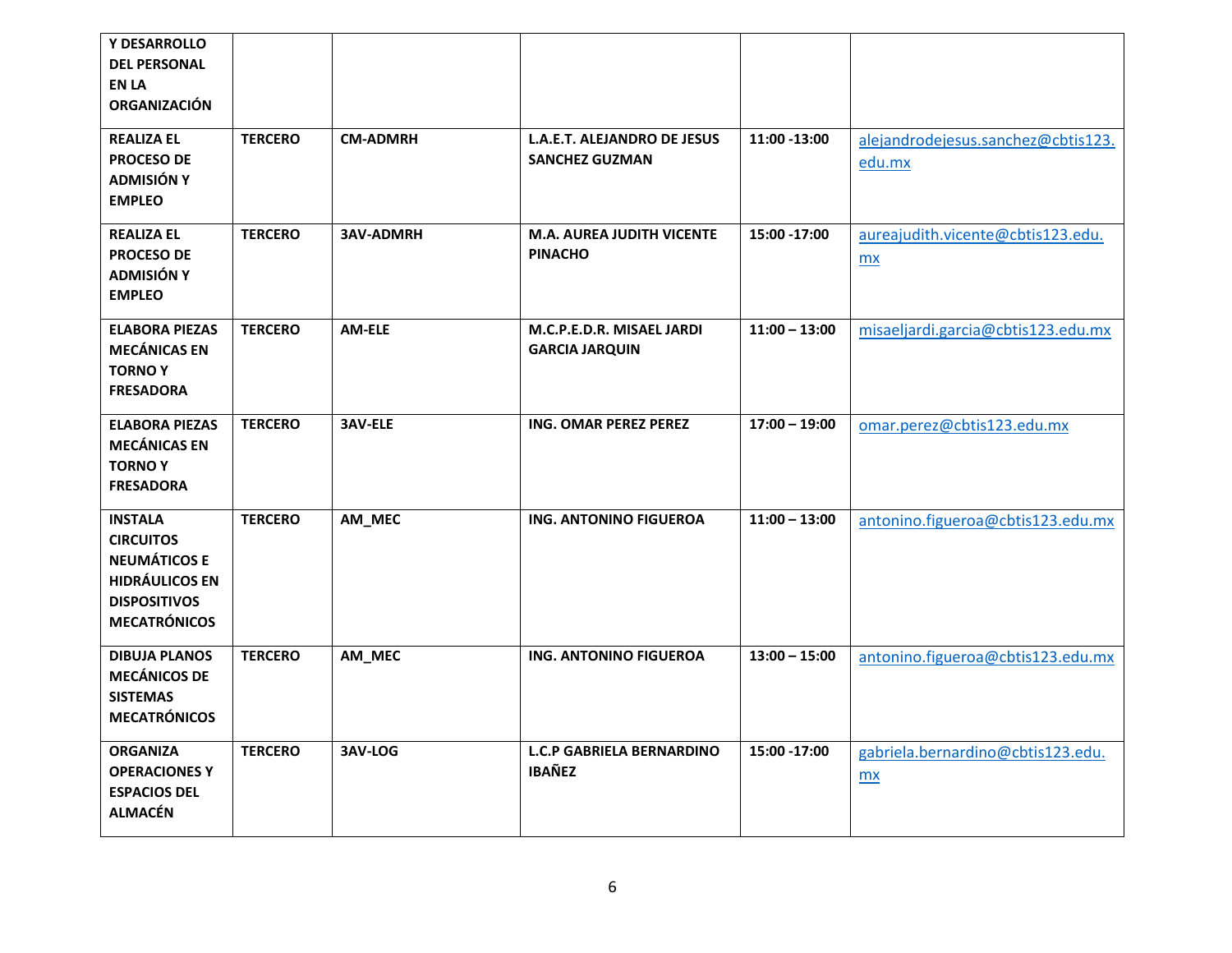| <b>GESTIONA EL</b><br><b>PROCESO DEL</b><br><b>SERVICIO DE</b><br><b>ALMACENAJE</b>                                                                                             | <b>TERCERO</b> | 3AV-LOG                | <b>L.C.P GABRIELA BERNARDINO</b><br><b>IBAÑEZ</b> | $17:00 - 19:00$ | gabriela.bernardino@cbtis123.edu.<br>mx                      |
|---------------------------------------------------------------------------------------------------------------------------------------------------------------------------------|----------------|------------------------|---------------------------------------------------|-----------------|--------------------------------------------------------------|
| <b>APLICA LA</b><br><b>METODOLOGÍA</b><br><b>DE DESARROLLO</b><br><b>RÁPIDO DE</b><br><b>APLICACIONES</b><br><b>CON</b><br>PROGRAMACIÓN<br><b>ORIENTADA A</b><br><b>EVENTOS</b> | <b>TERCERO</b> | <b>3AV-PRO REC_SEM</b> | <b>M.C.C. SILVIA CISNEROS LOPEZ</b>               | 15:00 -17:00    | silvia.cisneros@cbtis123.edu.mx                              |
| <b>APLICA LA</b><br><b>METODOLOGÍA</b><br><b>ESPIRAL CON</b><br>PROGRAMACIÓN<br><b>ORIENTADA A</b><br><b>OBJETOS</b>                                                            | <b>TERCERO</b> | 3°AV-PRO               | <b>M.A. ROMEO EDGAR ARISTA</b><br><b>ANGELES</b>  | $13:00 - 15:00$ | romeoedgar.arista@cbtis123.edu.m<br>$\underline{\mathsf{X}}$ |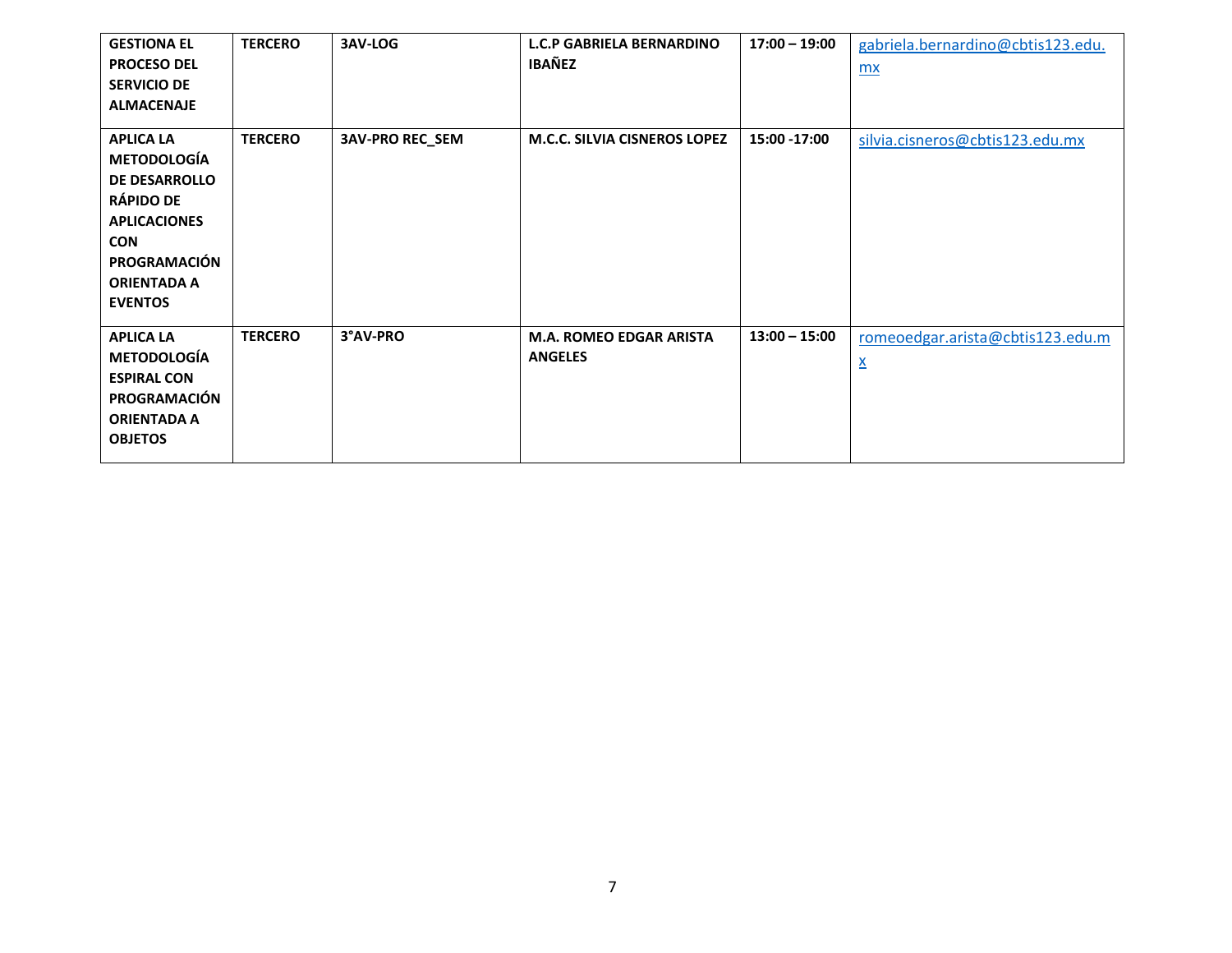## **RECURSAMIENTO INTERSEMESTRAL 2021\_1 Y REZAGADOS QUINTO SEMESTRE**

### **PERIODO: 10 AL 21 DE ENERO DE 2022**

| <b>ASIGNATURA/</b><br><b>SUBMÓDULO</b> | <b>SEMESTRE</b> | <b>GRUPOS</b>                                                                                   | <b>DOCENTE</b>                                                      | <b>HORA</b>     | <b>CORREO DEL DOCENTE</b>                 |
|----------------------------------------|-----------------|-------------------------------------------------------------------------------------------------|---------------------------------------------------------------------|-----------------|-------------------------------------------|
| <b>CÁLCULO</b><br><b>INTEGRAL</b>      | <b>QUINTO</b>   | AM-ADRH / AM-MAU<br>/ AM-PRO / BM-<br>ADMRH / AM-MEC /<br><b>CM-ADMRH</b>                       | M.C.E. ALBERTO S.<br>SÁNCHEZ CHÁVEZ                                 | $08:00 - 09:00$ | albertosalomone.sanchez@cbtis123.edu.mx   |
| <b>CÁLCULO</b><br><b>INTEGRAL</b>      | <b>QUINTO</b>   | AM-ELE / AM-SMEC /<br>AM-LOG                                                                    | <b>ING. MARCO ANTONIO</b><br><b>MARTINEZ VELAZCO</b>                | $08:00 - 09:00$ | marcoantonio.martinez@cbtis123.edu.mx     |
| <b>CÁLCULO</b><br><b>INTEGRAL</b>      | <b>QUINTO</b>   | BV-ADMRH* / AV-ELE*<br>/ AV-LOG* / AV-<br>ADMRH*                                                | ING. JOSÉ DAVID<br><b>SÁNCHEZ RIVERA</b>                            | $16:00 - 17:00$ | josedavid.sanchez@cbtis123.edu.mx         |
| <b>CÁLCULO</b><br><b>INTEGRAL</b>      | <b>QUINTO</b>   | AV-MAU* / AV-MEC* /<br>AV-PRO* / AV-SMEC/                                                       | ING. VÍCTOR A. MUÑOZ<br><b>CHÁVEZ</b>                               | $16:00 - 17:00$ | victoralfonso.munoz@cbtis123.edu.mx       |
| <b>CTSyV</b>                           | <b>QUINTO</b>   | BM-ADMRH / CM-<br>ADMRH / AM-MAU /<br>AM-MEC / AM-PRO /<br>AM-LOG / AM-SMEC /<br><b>AM-ADRH</b> | LIC. LILIANA MONTERO<br><b>HERNÁNDEZ</b>                            | $09:00 - 10:00$ | liliana.montero@cbtis123.edu.mx           |
| <b>CTSyV</b>                           | <b>QUINTO</b>   | AV-MAU* / BV-<br>ADMRH* / AV-<br>ADMRH* / AV-MEC                                                | LIC. JUAN MANUEL LOPEZ<br><b>RAMIREZ</b>                            | 14:00 - 15:00   | juanmanuel.lopez@cbtis123.edu.mx          |
| <b>CTSyV</b>                           | <b>QUINTO</b>   | AV-LOG* / AV-ELE* /<br>AM-ELE / AV-PRO <sup>*</sup> /<br>AV-SMEC*<br><b>REZAGADOS</b>           | LIC. ANA MARGARITA<br><b>MEIXUEIRO NAJERA</b>                       | 14:00 - 15:00   | anamargarita.meixueiro@cbtis123.edu.mx    |
| <b>INGLÉS V</b>                        | <b>QUINTO</b>   | AM-ELE                                                                                          | <b>L.L.E. ANDREA</b><br><b>MONSERRAT HERNANDEZ</b><br><b>OLMEDO</b> | $11:00 - 12:00$ | andreamonserrat.hernandez@cbtis123.edu.mx |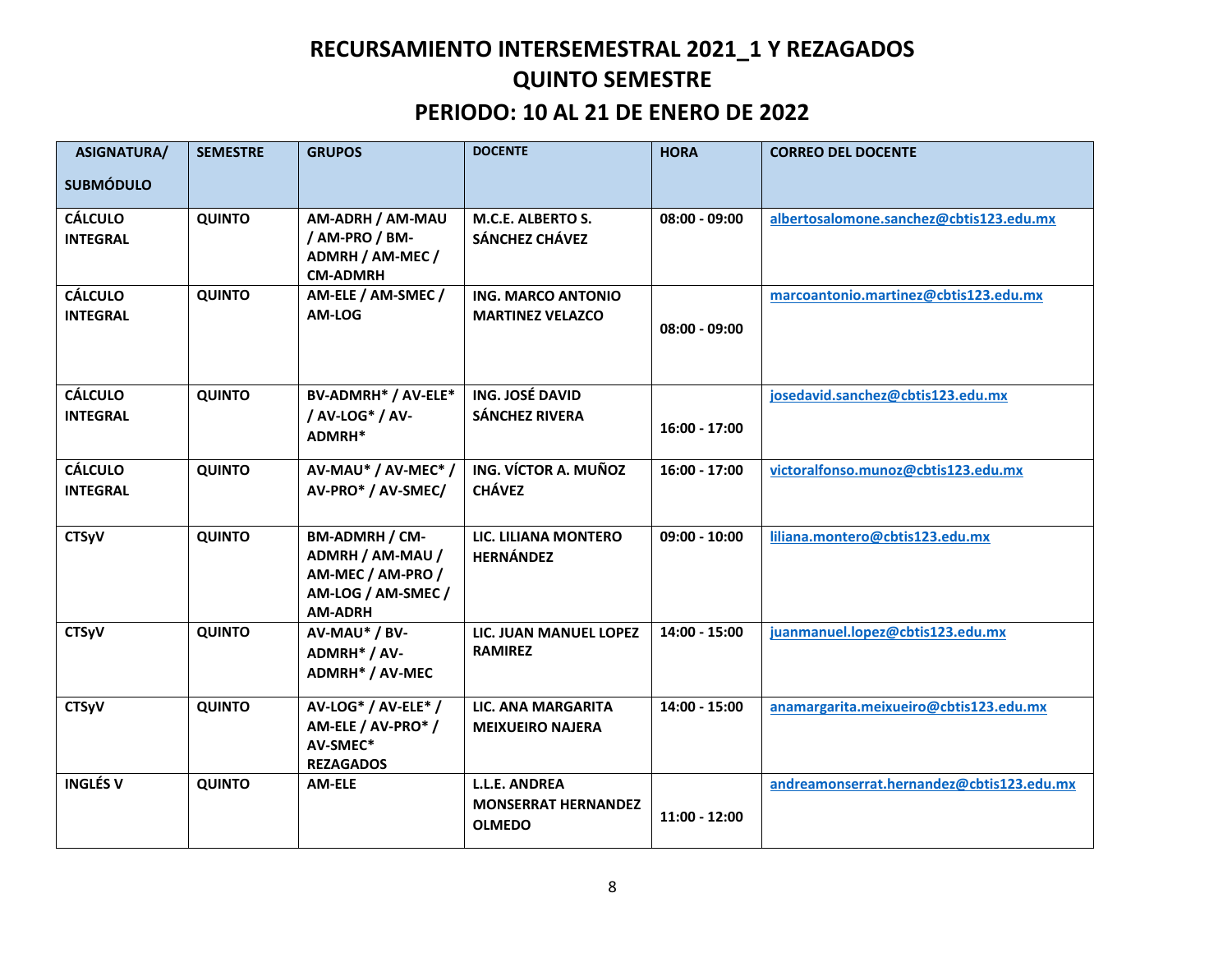| <b>INGLÉS V</b>                                                                                                             | <b>QUINTO</b> | AM-MAU                                                                               | <b>L.L.E. JOSE ESCOBAR</b><br><b>SACHIÑAS</b>                   | $11:00 - 12:00$ | jose.escobar@cbtis123.edu.mx             |
|-----------------------------------------------------------------------------------------------------------------------------|---------------|--------------------------------------------------------------------------------------|-----------------------------------------------------------------|-----------------|------------------------------------------|
| <b>INGLÉS V</b>                                                                                                             | <b>QUINTO</b> | AM-ADRH / BM-<br><b>ADMRH / CM-ADMRH</b><br>/ AM-SMEC /                              | L.L.E. ABIMAEL BLAS<br><b>ROMERO</b>                            | $11:00 - 12:00$ | abimael.blas@cbtis123.edu.mx             |
| <b>INGLÉS V</b>                                                                                                             | <b>QUINTO</b> | AM-LOG / AM-MEC /<br>AM-PRO / AV-<br>ADMRH* / BV-<br>ADMRH*                          | L.A.E.T. MARIA DE<br><b>LOURDES</b><br><b>TELLECHEA ACEVEDO</b> | $11:00 - 12:00$ | mariadelourdes.tellechea@cbtis123.edu.mx |
| <b>INGLÉS V</b>                                                                                                             | <b>QUINTO</b> | AV-ELE* / AV-MAU* /<br>AV-MEC* / AV-LOG* /<br>AV-PRO* / AV-SMEC*                     | L.L.E. JUAN C. DÍAZ LÓPEZ                                       | 13:00 - 14:00   | juancarlos.diaz@cbtis123.edu.mx          |
| <b>FÍSICA II</b>                                                                                                            | <b>QUINTO</b> | AV-ELE* / AV-PRO* /<br>AV-SMEC* / AM-MEC<br>/ AM-PRO / AM-SMEC<br>/ AM-MAU / AM-LOG  | <b>M. EN D. JAVIER LUIS</b><br><b>MORALES</b>                   | $12:00 - 13:00$ | javier.luis@cbtis123.edu.mx              |
| <b>FÍSICA II</b>                                                                                                            | <b>QUINTO</b> | AM-ADRH / AM-ELE /<br>CM-ADMRH / AV-<br>ADMRH* / BV-<br>ADMRH* / BM-<br><b>ADMRH</b> | M.D.O. NADXIELY<br><b>CASTILLO</b><br><b>JARQUIN</b>            | 12:00 - 13:00   | nadxiely.castillo@cbtis123.edu.mx        |
| <b>FÍSICA II</b>                                                                                                            | <b>QUINTO</b> | AV-MAU* / AV-MEC* /<br>AV-LOG*                                                       | L.Q.B. METZTLI EDDA<br><b>BAUTISTA PÉREZ</b>                    | 12:00 - 13:00   | metztliedda.bautista@cbtis123.edu.mx     |
| <b>SUPERVISA EL</b><br><b>CUMPLIMIENTO</b><br><b>DE TAREASY</b><br><b>PROCESOS PARA</b><br><b>EVALUAR LA P.</b><br>DE LA O. | <b>QUINTO</b> | AM-ADMRH/BM-<br><b>ADMRH/ CM-ADMRH</b>                                               | <b>LRC. FABIOLA ZUBIETA</b><br><b>MONTEJO</b>                   | $07:00 - 09:00$ | fabiola.zubieta@cbtis123.edu.mx          |
| <b>SUPERVISA EL</b><br><b>CUMPLIMIENTO</b><br><b>DE TAREASY</b><br><b>PROCESOS PARA</b><br><b>EVALUAR LA P.</b><br>DE LA O. | <b>QUINTO</b> | <b>BV-ADMRH</b>                                                                      | M.E.D. GUSTAVO<br><b>AZAREEL DIAZ JIMENEZ</b>                   | 15:00 - 17:00   | gustavoazareel.diaz@cbtis123.edu.mx      |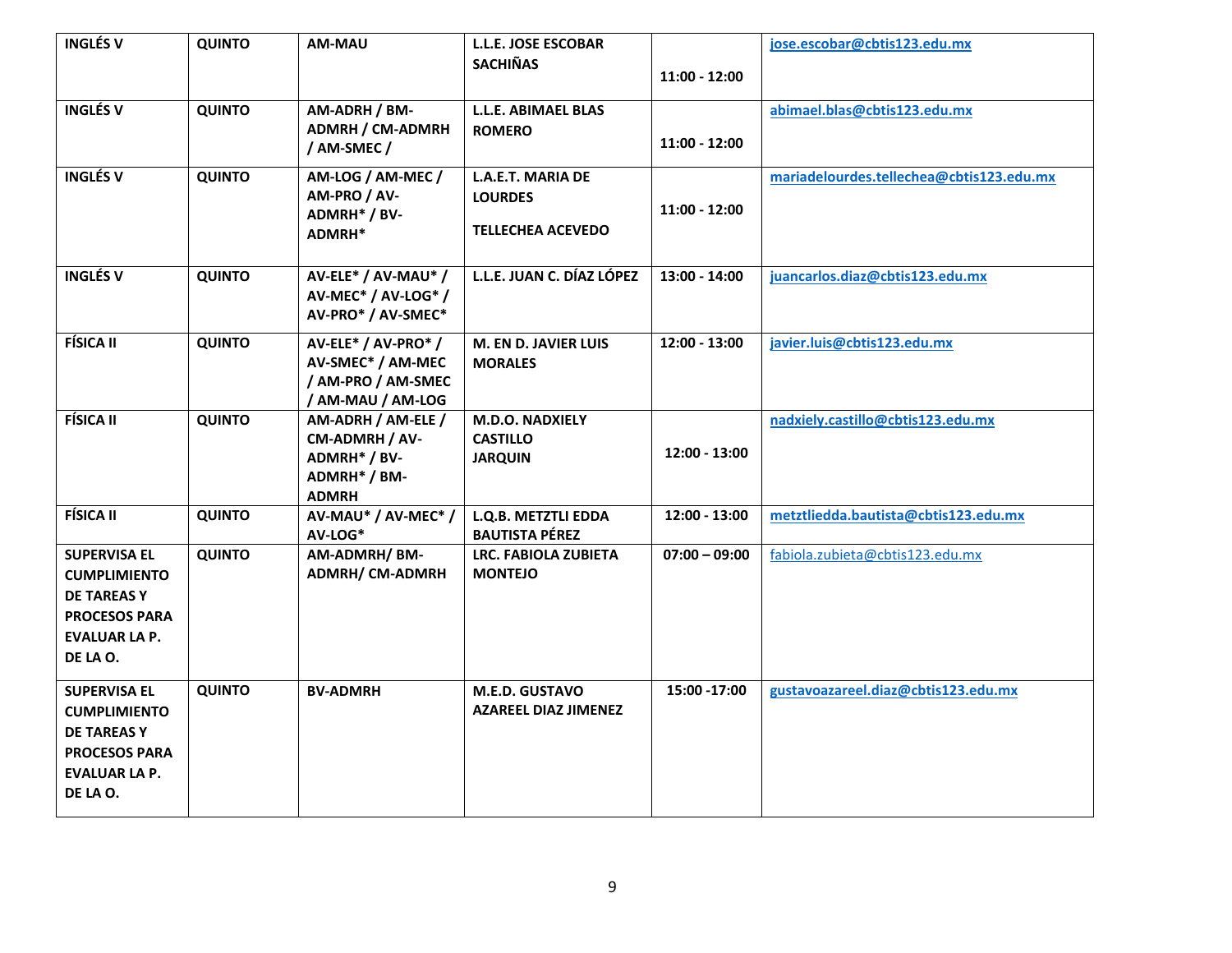| <b>MANUFACTURA</b><br><b>PIEZAS EN</b><br><b>FRESADORA CNC</b>                                                                                | <b>QUINTO</b> | AM-ELE        | M.C.P.E.D.R. MISAEL<br><b>JARDI GARCIA JARQUIN</b> | 08:00 -11:00    | misaeljardi.garcia@cbtis123.edu.mx  |
|-----------------------------------------------------------------------------------------------------------------------------------------------|---------------|---------------|----------------------------------------------------|-----------------|-------------------------------------|
| <b>DIBUJA PIEZAS</b><br><b>MECANICAS</b><br><b>EMPLEANDO CAD</b>                                                                              | QUINTO        | <b>AM-ELE</b> | M.C.P.E.D.R. MISAEL<br><b>JARDI GARCIA JARQUIN</b> | 08:00 -11:00    | misaeljardi.garcia@cbtis123.edu.mx  |
| <b>DIBUJA PIEZAS</b><br><b>MECÁNICAS</b><br><b>EMPLEANDO CAD</b>                                                                              | <b>QUINTO</b> | <b>AV-ELE</b> | ING. KARINA SOTO SILVA                             | $11:00 - 13:00$ | karina.soto@cbtis123.edu.mx         |
| <b>MANUFACTURA</b><br><b>PIEZAS EN</b><br><b>TORNO CNC</b>                                                                                    | <b>QUINTO</b> | <b>AV-ELE</b> | <b>ING CARLOS MARIO</b><br><b>BENTURA PACHECO</b>  | $12:00 - 14:00$ | carlosmario.bentura@cbtis123.edu.mx |
| <b>MANUFACTURA</b><br><b>PIEZAS EN</b><br><b>FRESADORA CNC</b>                                                                                | <b>QUINTO</b> | <b>AV-ELE</b> | <b>ING CARLOS MARIO</b><br><b>BENTURA PACHECO</b>  | $14:00 - 16:00$ | carlosmario.bentura@cbtis123.edu.mx |
| <b>PROPORCIONA</b><br><b>SERVICIO Y</b><br><b>ATENCIÓN AL</b><br><b>CLIENTE SOBRE</b><br>EL ESTADO QUE<br><b>GUARDAN LOS</b><br><b>ENVÍOS</b> | QUINTO        | AM-LOG        | <b>M.C.D.R.T. MARICARMEN</b><br><b>LUIS ZARATE</b> | $10:00 - 12:00$ | maricarmen.luis@cbtis123.edu.mx     |
| <b>SOLICITA LA</b><br><b>DOCUMENTACIÓ</b><br><b>N REFERENTE A</b><br>LA EXPORTACIÓN<br>E IMPORTACIÓN<br><b>DE PRODUCTOS</b>                   | <b>QUINTO</b> | AM-LOG        | <b>M.C.D.R.T. MARICARMEN</b><br><b>LUIS ZARATE</b> | $12:00 - 14:00$ | maricarmen.luis@cbtis123.edu.mx     |
| <b>MANTIENE EL</b><br><b>SISTEMA DE</b><br><b>TRANSMISIÓN</b><br><b>TRANSEJE</b><br><b>MANUAL DEL</b><br><b>AUTOMÓVI</b>                      | QUINTO        | AM-MAU        | <b>TEC. JULIO ARTURO</b><br><b>RAMIREZ ROJAS</b>   | $09:00 - 12:00$ | julioarturo.ramirez@cbtis123.edu.mx |